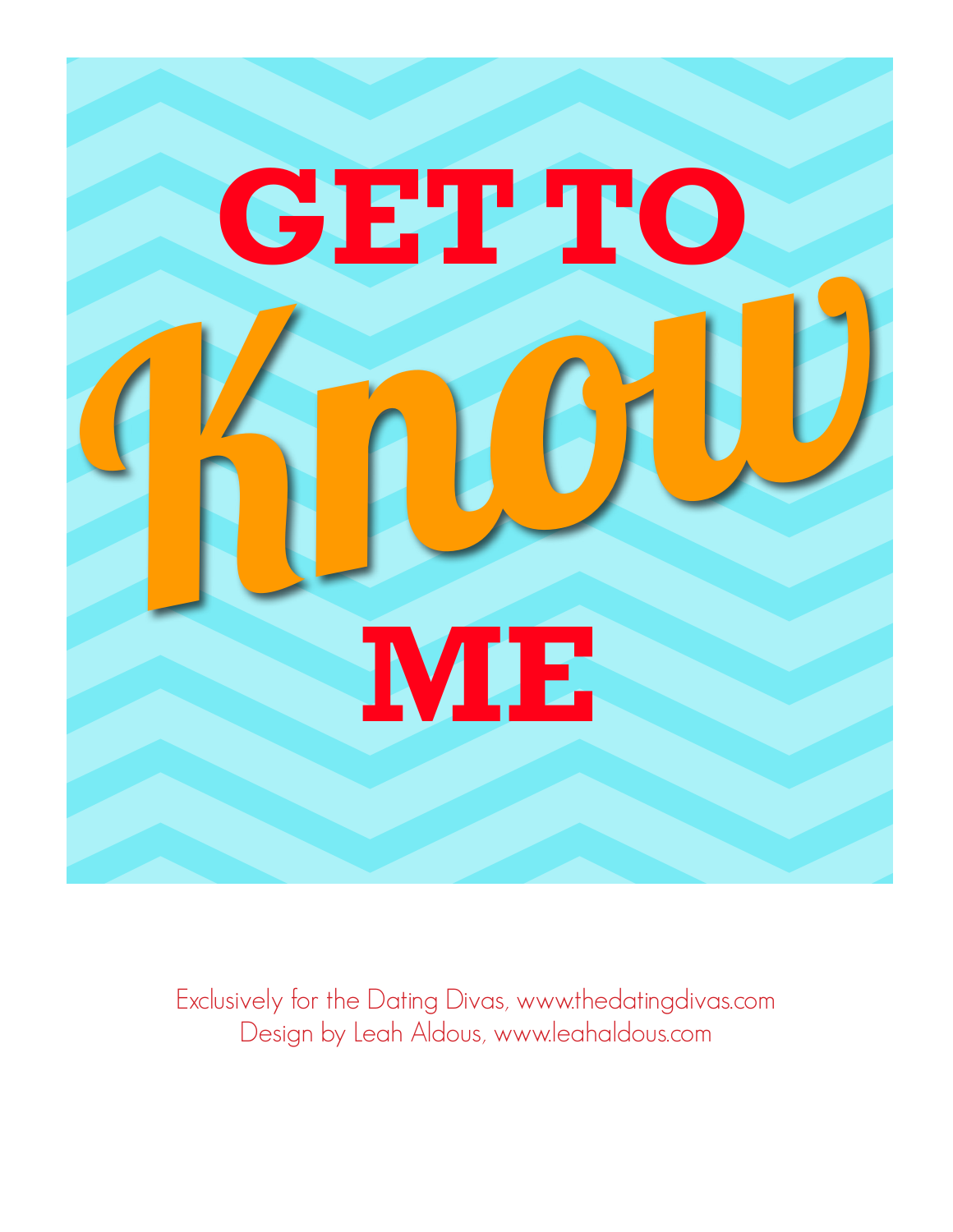





















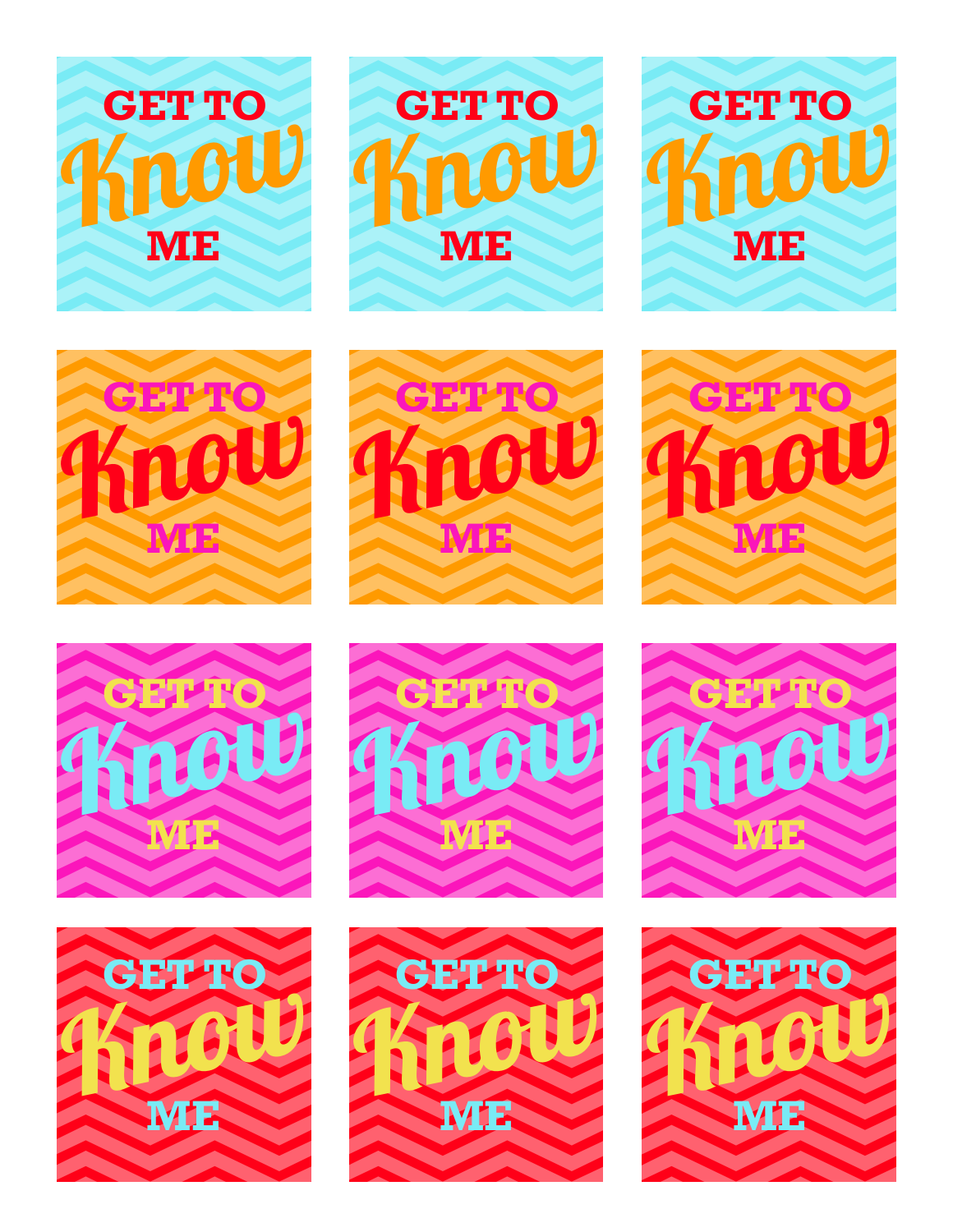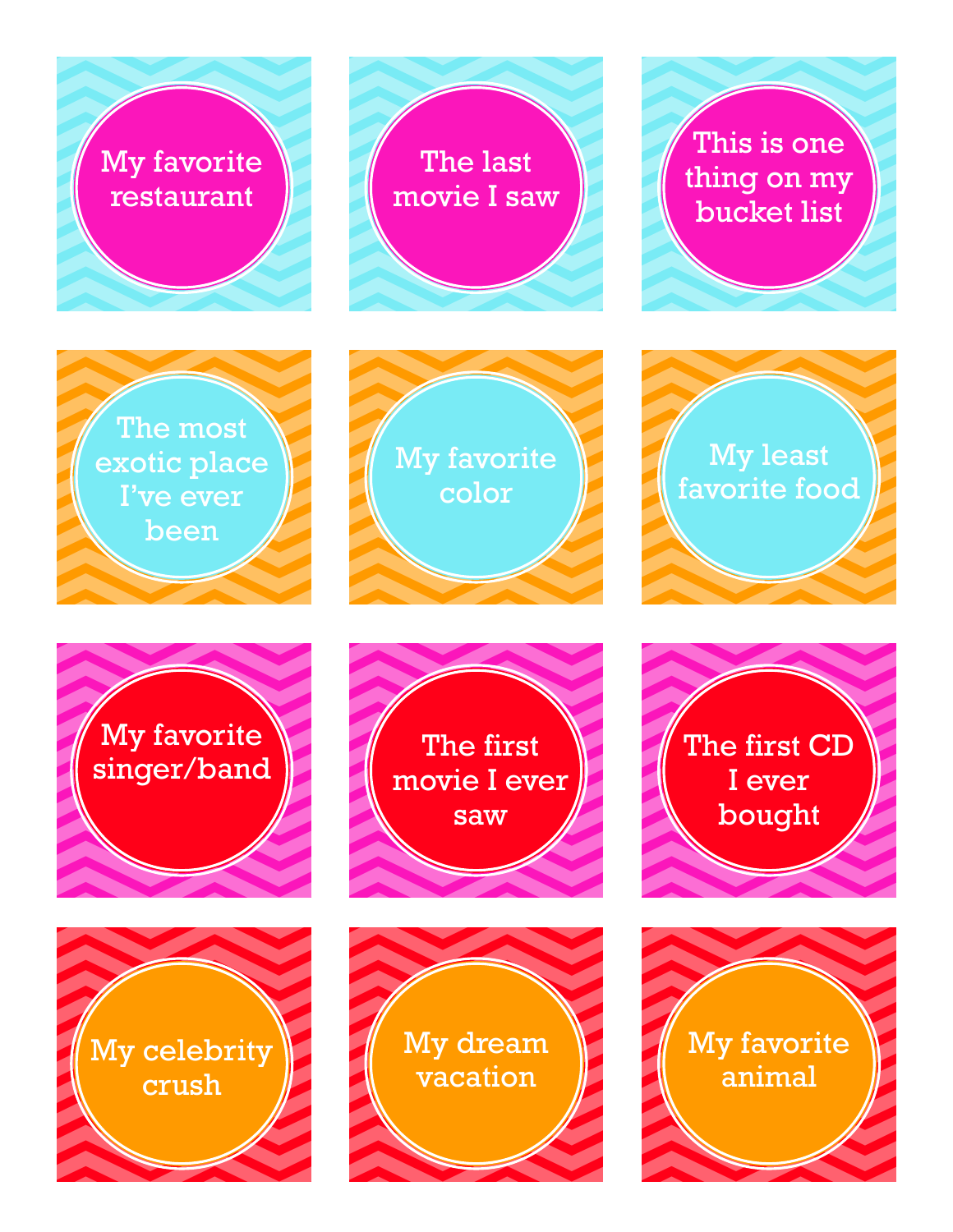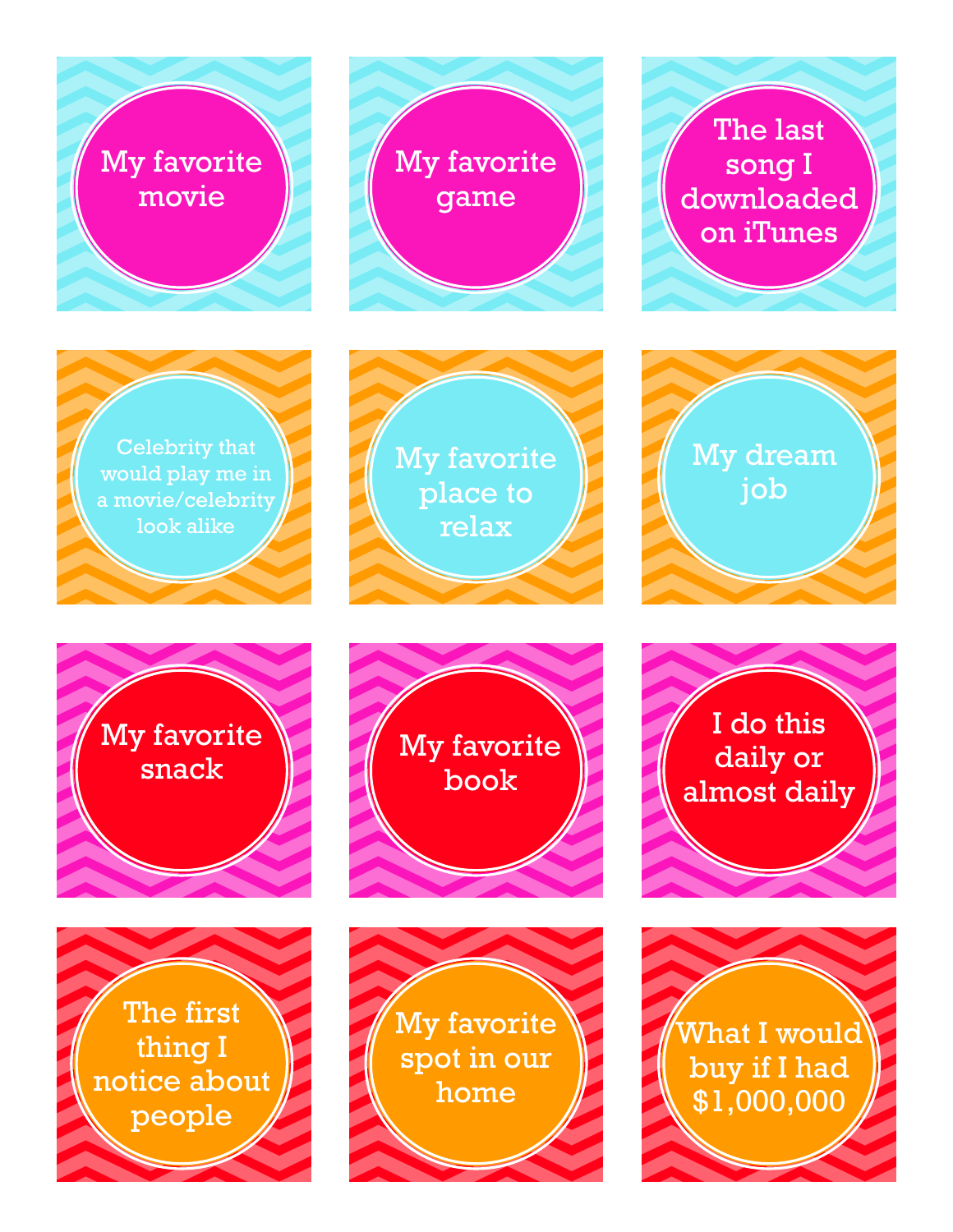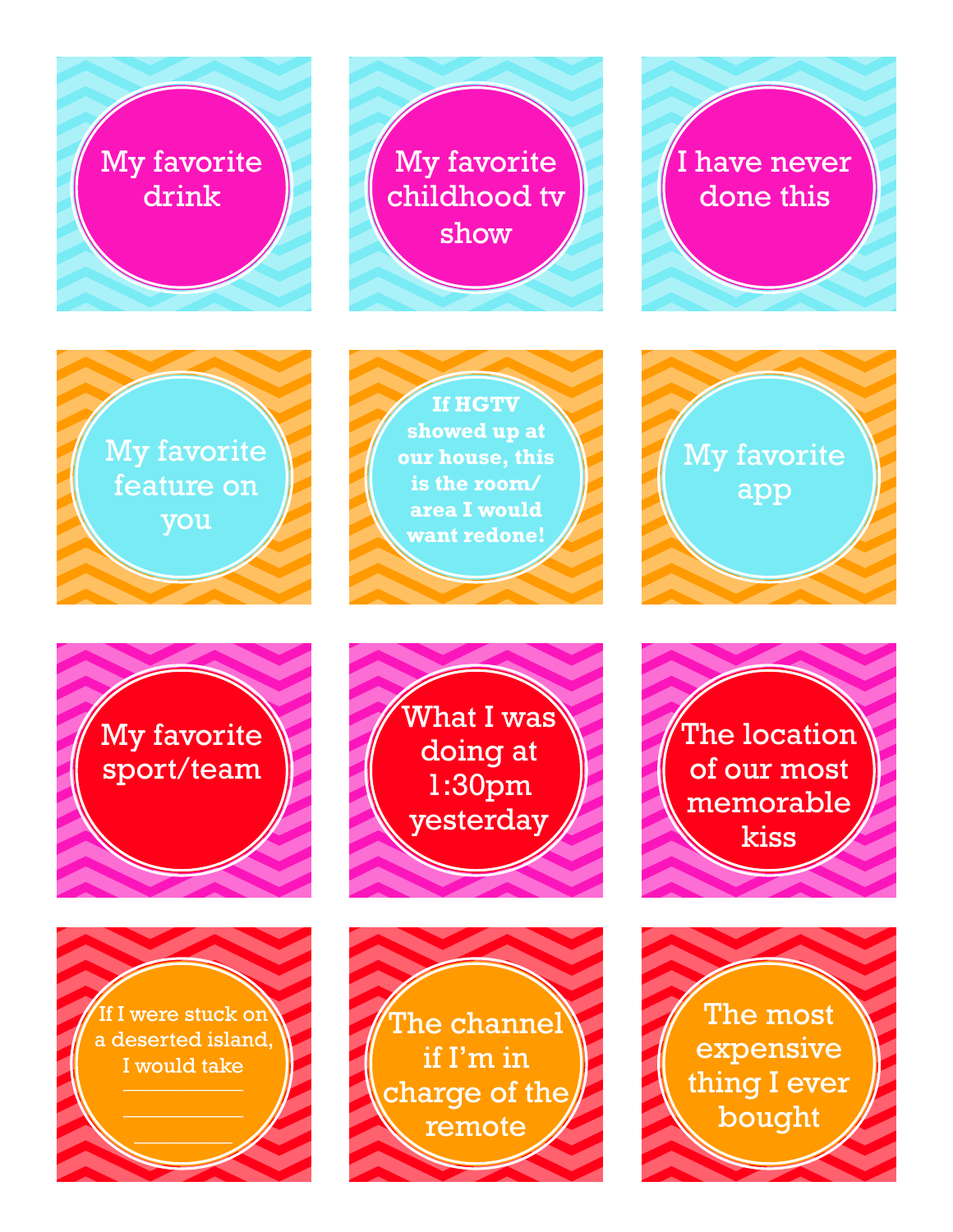![](_page_5_Picture_0.jpeg)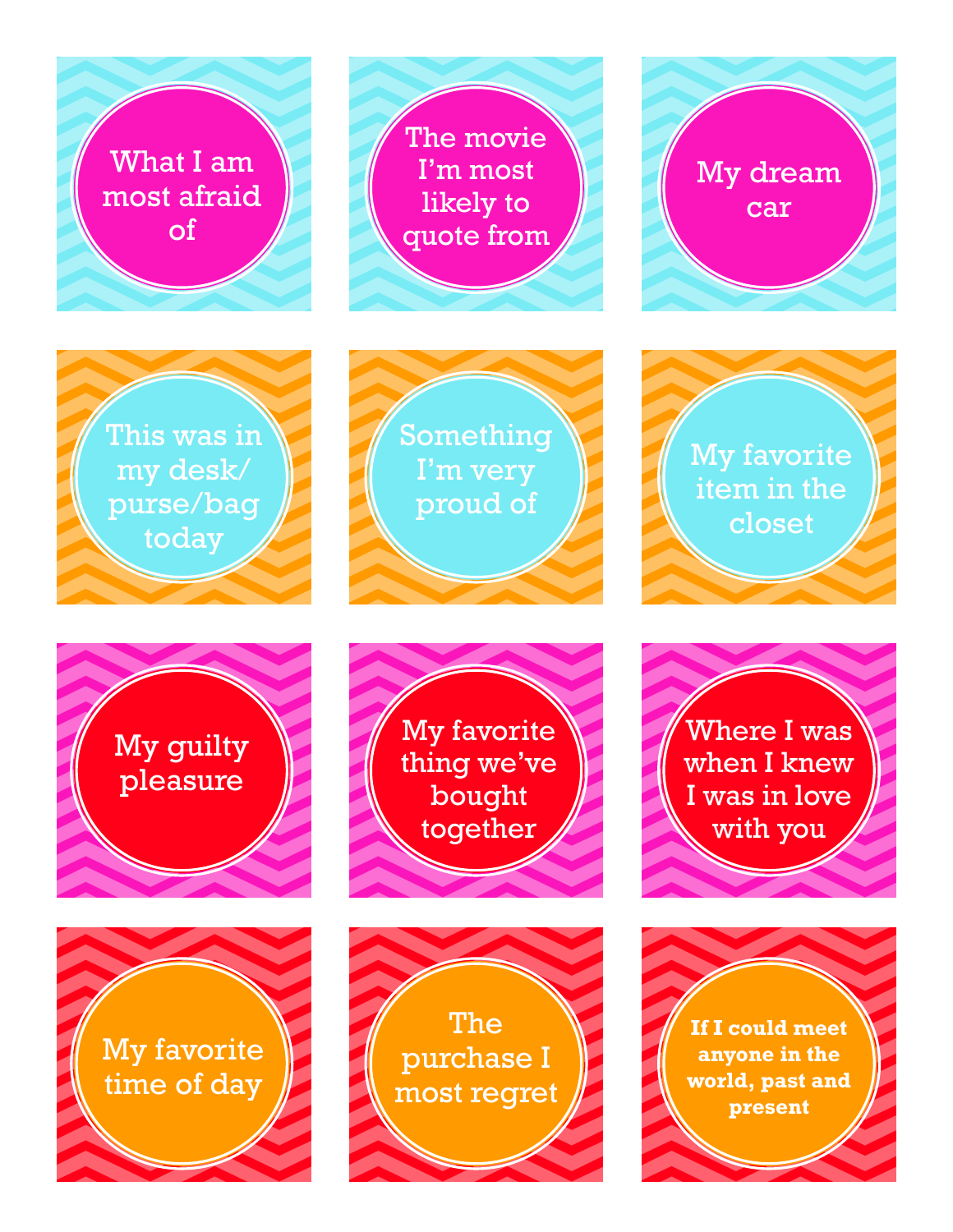![](_page_6_Picture_0.jpeg)

![](_page_6_Picture_1.jpeg)

![](_page_6_Picture_2.jpeg)

![](_page_6_Picture_3.jpeg)

![](_page_6_Picture_4.jpeg)

![](_page_6_Picture_5.jpeg)

![](_page_6_Picture_6.jpeg)

![](_page_6_Picture_7.jpeg)

![](_page_6_Picture_8.jpeg)

![](_page_6_Picture_9.jpeg)

![](_page_6_Picture_10.jpeg)

![](_page_6_Picture_11.jpeg)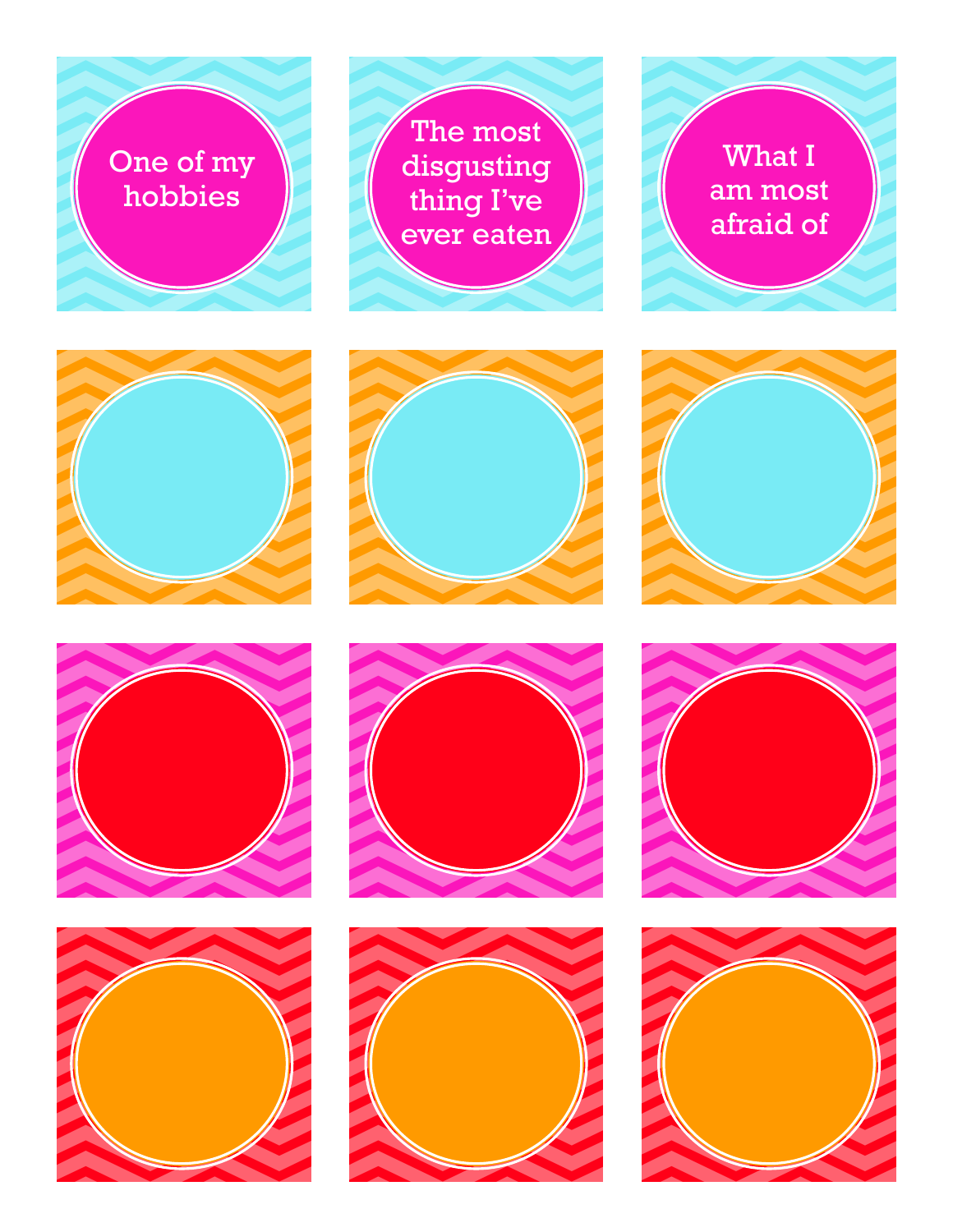| <b>CLUE</b>                                                     | <b>ANSWER</b> | Picture #<br>(if applicable) |
|-----------------------------------------------------------------|---------------|------------------------------|
| My favorite restaurant                                          |               |                              |
| The last movie I saw                                            |               |                              |
| This is one thing on my bucket list                             |               |                              |
| My favorite singer/band                                         |               |                              |
| If I could meet anyone in the world, past<br>and present        |               |                              |
| The most exotic place I've ever been                            |               |                              |
| My favorite color                                               |               |                              |
| My least favorite food                                          |               |                              |
| The first movie I ever saw                                      |               |                              |
| One of my hobbies                                               |               |                              |
| The first CD I ever bought                                      |               |                              |
| My celebrity crush                                              |               |                              |
| My dream vacation                                               |               |                              |
| My favorite animal                                              |               |                              |
| The most disgusting thing I've ever eaten                       |               |                              |
| My favorite movie                                               |               |                              |
| My favorite game                                                |               |                              |
| The last song I downloaded on iTunes                            |               |                              |
| Celebrity that would play me in a movie/celebrity<br>look alike |               |                              |
| My favorite place to relax                                      |               |                              |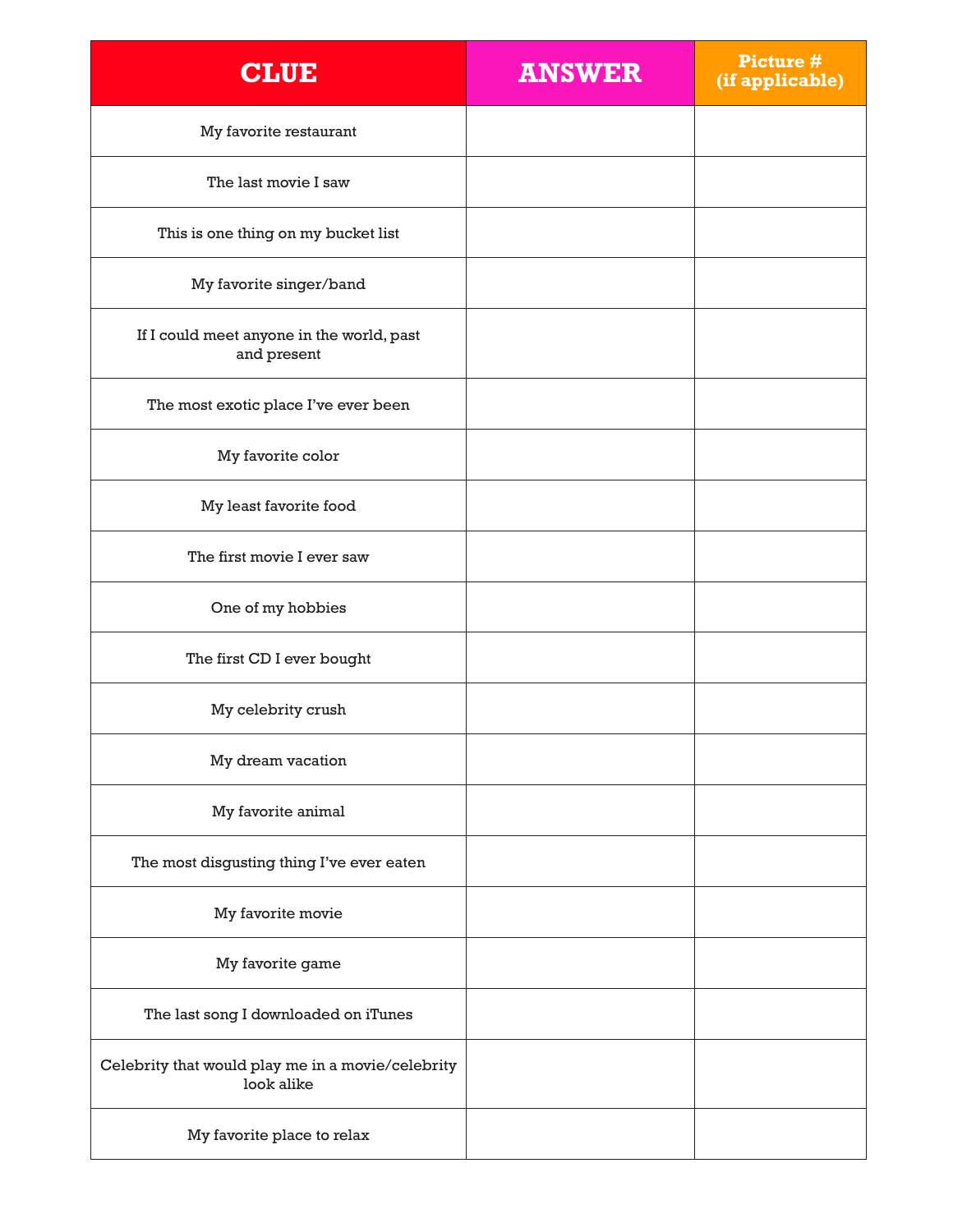| <b>CLUE</b>                                                                   | <b>ANSWER</b> | Picture #<br>(if applicable) |
|-------------------------------------------------------------------------------|---------------|------------------------------|
| My dream job                                                                  |               |                              |
| My favorite snack                                                             |               |                              |
| My favorite book                                                              |               |                              |
| I do this daily or almost daily                                               |               |                              |
| The first thing I notice about people                                         |               |                              |
| My favorite spot in our home                                                  |               |                              |
| What I would buy if I had \$1,000,000                                         |               |                              |
| My favorite drink                                                             |               |                              |
| My favorite childhood tv show                                                 |               |                              |
| I have never done this                                                        |               |                              |
| My favorite feature on you                                                    |               |                              |
| If HGTV showed up at our house, this is the<br>room/area I would want redone! |               |                              |
| My favorite app                                                               |               |                              |
| My favorite sport/team                                                        |               |                              |
| What I was doing at 1:30pm yesterday                                          |               |                              |
| The location of our most memorable kiss                                       |               |                              |
| If I were stuck on a deserted island, I would                                 |               |                              |
| The channel if I'm in charge of the remote                                    |               |                              |
| The most expensive thing I ever bought                                        |               |                              |
| What I am most afraid of                                                      |               |                              |
| The movie I'm most likely to quote from                                       |               |                              |